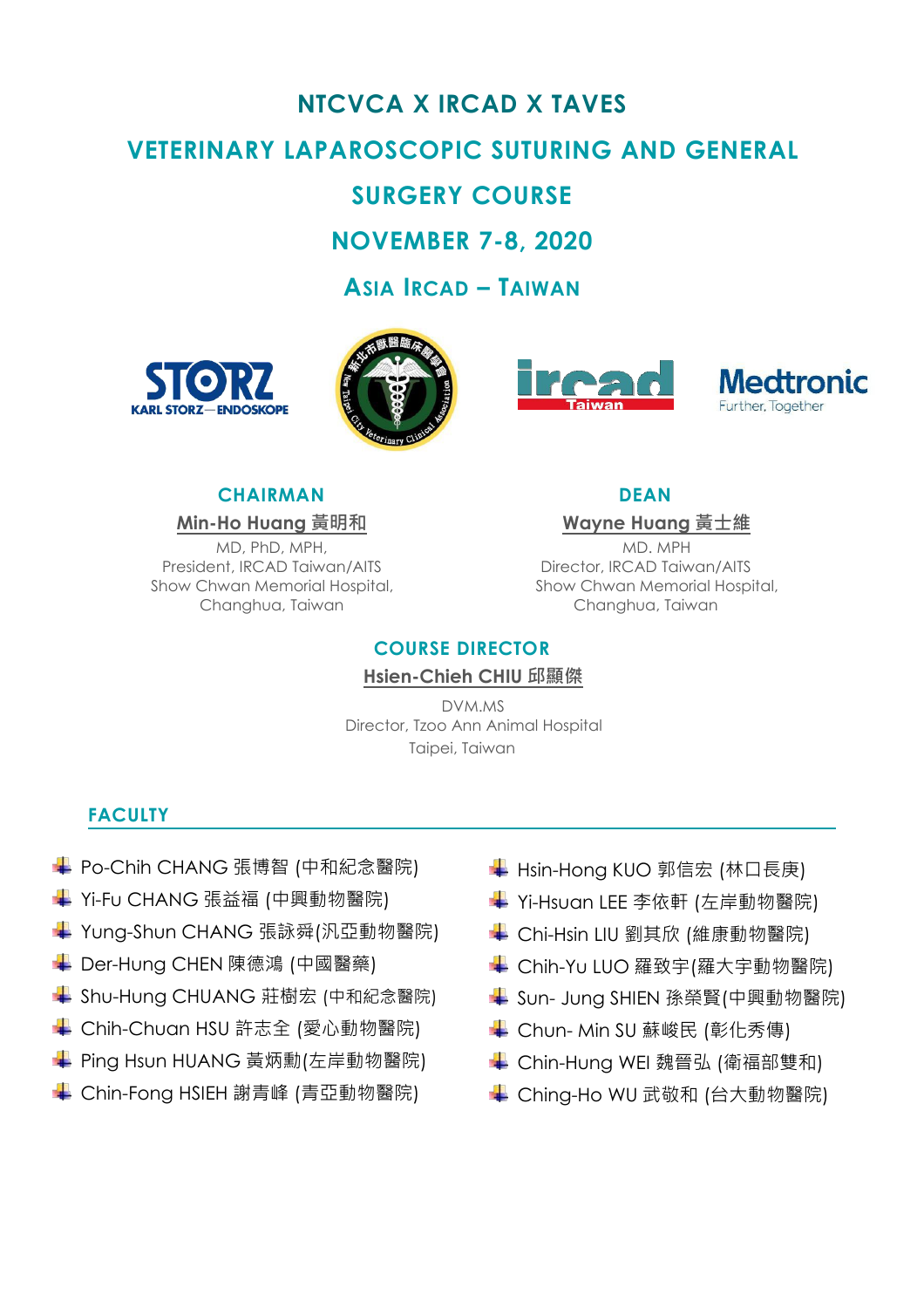

## **Day 1 - Saturday, November 7, 2020**

| <b>OPENING SESSION IN AUDITORIUM</b><br>Wayne Huang 黃士維<br><b>Welcome to Participants</b><br>& Charles Lin 林忠葦<br><b>MORNING SESSION (1F)</b><br>09.00 am<br>Chairmen: Chin-Hung WEI 魏晉弘<br>How to practice for efficient training for laparoscopic<br>Wayne Huang 黃士維<br>suturing |          | 08.20 am - Registration |  |  |
|------------------------------------------------------------------------------------------------------------------------------------------------------------------------------------------------------------------------------------------------------------------------------------|----------|-------------------------|--|--|
|                                                                                                                                                                                                                                                                                    | 08.40 am |                         |  |  |
|                                                                                                                                                                                                                                                                                    |          |                         |  |  |
|                                                                                                                                                                                                                                                                                    | 09.00 am |                         |  |  |

09.30 am Needle manipulation techniques and theory **Health Hong KUO 郭信宏** 

### **10.00 am PRE-LAB SESSION IN LAB**

**Demonstrations of the exercises to be performed**

### **10.20 am EXPERIMENTAL LABORATORY – Training Box**

**Practice basic laparoscopic skills**

|                              | (1) Laparoscopic Instruments                                                        | (2) Folding paper planes with  |
|------------------------------|-------------------------------------------------------------------------------------|--------------------------------|
|                              | <b>Manipulation:</b>                                                                | Laparoscopic                   |
| $10.20 - 11.40$<br>$20$ Min/ | Circular Cutting<br>Bean snatch                                                     |                                |
| Station                      | $(3)$ LASTT:                                                                        | (4) Drawing using laparoscopic |
|                              | Number Camera Naviation<br>Ring Hand-Eye Coordination<br>Pin Bi-Manual Coordination |                                |
| 11.40 pm - 13.00 pm          | Lunch Break                                                                         |                                |

## **13.00 pm LECTURE SESSION IN AUDITORIUM**

**Chairmen :** Chin-Hung WEI 魏晉弘

| 13.00 pm           | Laparoscopic surgery in veterinary general practice | Hsien-Chieh CHIU 邱顯傑 |
|--------------------|-----------------------------------------------------|----------------------|
| $13.30 \text{ cm}$ | Laparoscopic ovariohysterectomy and prophylactic    | Yi-Hsuan LEE 李依軒     |
|                    | gastropexy in large breed dogs                      |                      |

## **14.00 pm EXPERIMENTAL LABORATORY - Laparoscopic Suturing**

| 14.00 pm - 16.00 pm             | 16.00 pm - 16.10 pm | $16.10 \text{ pm} - 17.30 \text{ pm}$ |
|---------------------------------|---------------------|---------------------------------------|
| <b>Practice with suture pad</b> | <b>Coffee Break</b> | <b>Practice with Ex-vivo Model</b>    |
|                                 |                     |                                       |

**17.30 pm End of course**

**<sup>17.30</sup> pm Congress banquet (4F)**